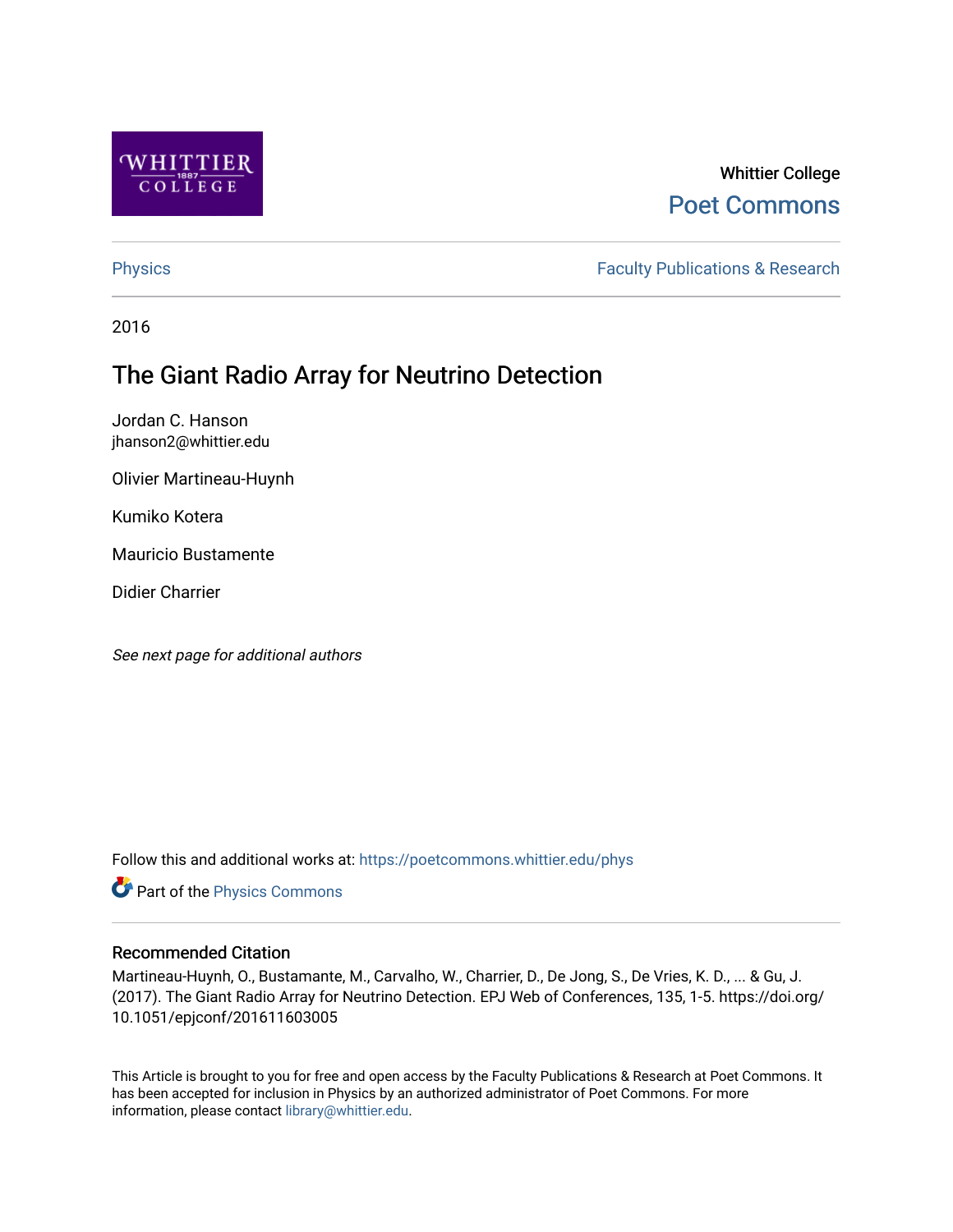#### Authors

Jordan C. Hanson, Olivier Martineau-Huynh, Kumiko Kotera, Mauricio Bustamente, Didier Charrier, Sijbrand De Jong, Krijn D. de Vries, Ke Fang, Zhaoyang Feng, Chad Finley, Quanbu Gou, Junhua Gu, Hongbo Hu, Kohta Murase, Valentin Niess, Foteini Oikonomou, Nicolas Renault-Tinacci, Julia Schmid, Charles Timmermans, Zhen Wang, Xiangping Wu, Jianli Zhang, and Yi Zhang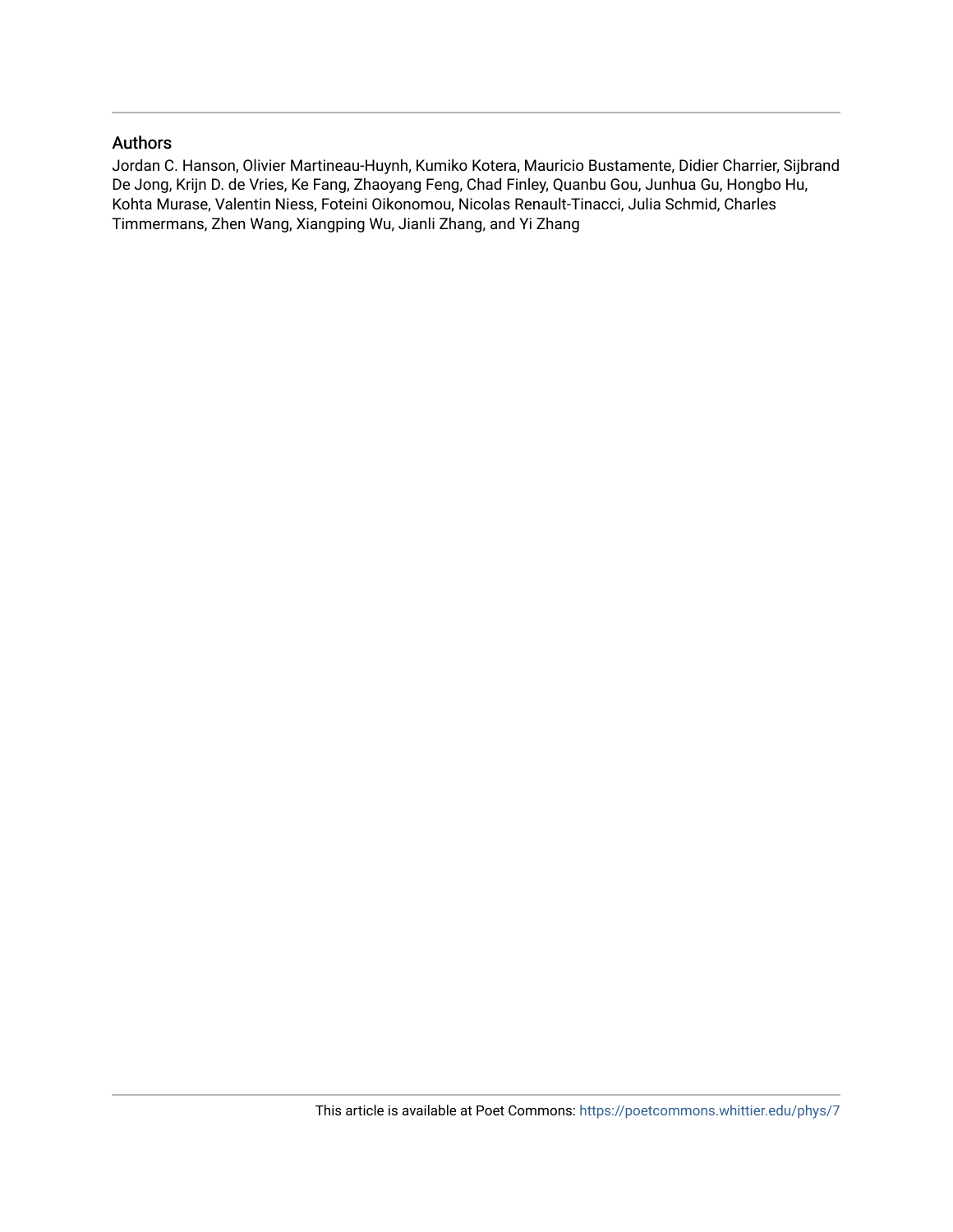## **The Giant Radio Array for Neutrino Detection**

Olivier Martineau-Huynh<sup>1</sup>, Kumiko Kotera<sup>2</sup>, Mauricio Bustamente<sup>3, 4</sup>, Didier Charrier<sup>5</sup>, Sijbrand De Jong<sup>6</sup>, Krijn D. de Vries<sup>7</sup>, Ke Fang<sup>8</sup>, Zhaoyang Feng<sup>9</sup>, Chad Finley<sup>10</sup>, Quanbu Gou<sup>9</sup>, Junhua Gu<sup>10</sup>, Jordan C. Hanson<sup>3, 4</sup>, Hongbo Hu<sup>9</sup>, Kohta Murase<sup>12</sup>, Valentin Niess<sup>13</sup>, Foteini Oikonomou<sup>12</sup>, Nicolas Renault-Tinacci<sup>4</sup>, Julia Schmid<sup>14</sup>, Charles Timmermans<sup>5</sup>, Zhen Wang<sup>9</sup>, Xiangping Wu<sup>11</sup>, Jianli Zhang<sup>11</sup>, and Yi Zhang<sup>9</sup>

- <sup>1</sup> LPNHE, CNRS-IN2P3 and Universités Paris VI & VII, 4 place Jussieu, 75252 Paris, France
- <sup>2</sup> Institut d'Astrophysique de Paris, Sorbonne Universités, UPMC Univ. Paris 6 and CNRS, UMR 7095, 98 bis bd Arago, 75014 Paris, France
- <sup>3</sup> Center for Cosmology and AstroParticle Physics, The Ohio State University, Columbus, OH 43210, USA
- <sup>4</sup> Department of Physics, The Ohio State University, Columbus, OH 43210, USA
- <sup>5</sup> SUBATECH, IN2P3-CNRS, Université de Nantes, Ecole des Mines de Nantes, Nantes, France
- <sup>6</sup> Nikhef/Radboud University, Nijmegen, The Netherlands
- <sup>7</sup> Vrije Universiteit Brussel, Dienst ELEM, 1050 Brussels, Belgium
- <sup>8</sup> Department of Astronomy and Astrophysics, University of Chicago, Chicago, IL 60637, USA
- <sup>9</sup> Key Laboratory of Particle Astrophysics, Institute of High Energy Physics, Chinese Academy of Sciences, Beijing 100049, China
- <sup>10</sup> Oskar Klein Centre and Dept. of Physics, Stockholm University, 10691 Stockholm, Sweden
- <sup>11</sup> National Astronomical Observatory, Chinese Academy of Sciences, Beijing 100012, China
- $12$  Department of Physics, Department of Astronomy & Astrophysics, Pennsylvania State University, University Park, PA, USA
- <sup>13</sup> Clermont Université, Université Blaise Pascal, CNRS/IN2P3, Laboratoire de Physique Corpusculaire, BP. 10448, 63000 Clermond-Ferrand, France
- <sup>14</sup> Laboratoire AIM, Université Paris Diderot/CEA-IRFU/CNRS, Service d'Astrophysique, CEA Saclay, 91191 Gif-sur-Yvette, France

**Abstract.** High-energy neutrino astronomy will probe the working of the most violent phenomena in the Universe. The Giant Radio Array for Neutrino Detection (GRAND) project consists of an array of  $\sim 10^5$  radio antennas deployed over  $\sim 200\,000 \text{ km}^2$  in a mountainous site. It aims at detecting high-energy neutrinos via the measurement of air showers induced by the decay in the atmosphere of  $\tau$  leptons produced by the interaction of cosmic neutrinos under the Earth surface. Our objective with GRAND is to reach a neutrino sensitivity of  $5 \times 10^{-11} E^{-2} \text{ GeV}^{-1} \text{ cm}^{-2} \text{ s}^{-1} \text{ sr}^{-1}$  above  $3 \times 10^{16} \text{ eV}$ . This sensitivity ensures the detection of cosmogenic neutrinos in the most pessimistic source models, and up to 100 events per year are expected for the standard models. GRAND would also probe the neutrino signals produced at the potential sources of UHECRs.

This is an Open Access article distributed under the terms of the [Creative Commons Attribution License 4.0,](http://creativecommons.org/licenses/by/4.0/) which permits unrestricted use, distribution, and reproduction in any medium, provided the original work is properly cited.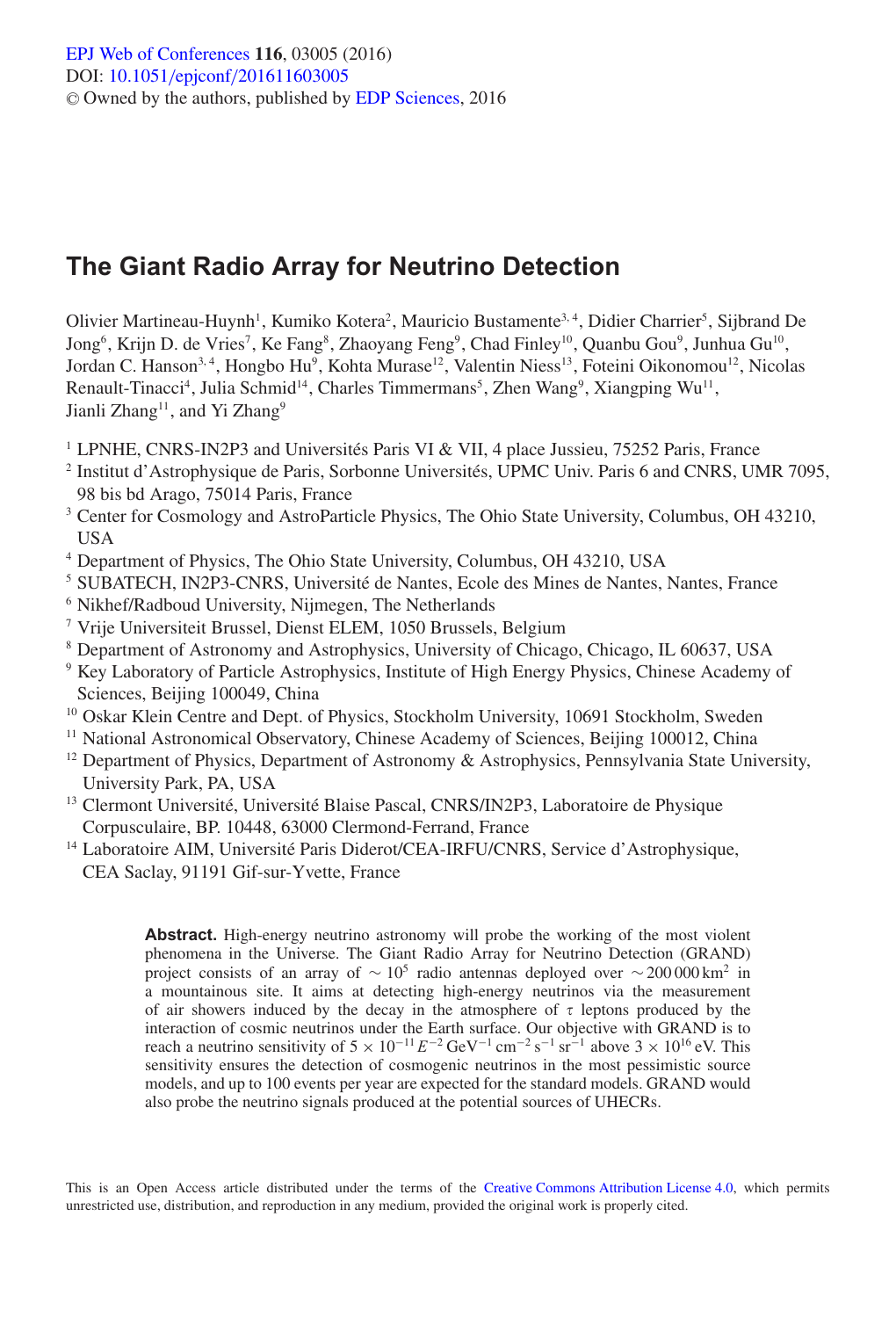#### **1. Detection method**

Cosmic  $v_{\tau}$ s can produce  $\tau$  particles underground through charged current interaction.  $\tau$ s travel to the surface of the Earth and decay in the atmosphere, generating Earth-skimming extensive air showers  $(EAS)^1$  [\[1](#page-5-0), [2](#page-5-1)]. Coherent electromagnetic radiation is associated to the shower development at frequencies of a few to hundreds of MHz at a detectable level for showers with  $E \gtrsim 10^{17}$  eV.

The strong beaming of the electromagnetic emission combined with the transparency of the atmosphere to radio waves will allow the radio-detection of EAS initiated by  $\tau$  decays at distances up to several tens of kilometers. Radio antennas are thus ideal instruments for this purpose. Furthermore, they offer practical advantages (limited unit cost, easiness of deployment, ...) that allow the deployment of an array over very large areas, as required by the expected low neutrino rate.

Remote sites, with low electromagnetic background, should obviously be considered for the array location. In addition, mountain ranges are preferred, first because they offer an additional target for the neutrinos, and also because mountain slopes are better suited to the detection of horizontal showers compared to flat areas, parallel to the showers trajectories.

GRAND antennas are foreseen to operate in the 30–100 MHz frequency band. An extension of the antenna bandwidth up to 200 or 300 MHz would enable to observe the Cherenkov ring associated with the air shower, that represents a sizable fraction of the total electromagnetic signal and may provide an unambiguous signature for background rejection.

#### **2. GRAND layout and neutrino sensitivity**

We present here a preliminary evaluation of the potential of GRAND for the detection of cosmic neutrinos. We initially simulated the response of a setup of 40 000 antennas deployed on a square layout of 60 000 km2 in a remote mountainous area (Tianshan mountains, XinJiang, China).

**Simulation method.** We perform a 1D tracking of a primary  $v_r$ , simulated down to the converted  $\tau$ decay. Standard rock with a density of  $2.65$  g/cm<sup>3</sup> is assumed down to sea level and the Earth core is modeled with the Preliminary Reference Earth Model [\[3\]](#page-5-2). The simulation of the Deep Inelastic Scattering of the neutrinos is performed with Pythia6.4, using the CTEQ5d probability distribution functions (PDF) combined with [\[4](#page-5-3)] for cross section calculations. The propagation of the produced  $\tau$  is simulated using randomized values from parameterizations of GEANT4.9 PDFs for  $\tau$  path length and proper time. Photonuclear interactions in GEANT4.9 have been extended above PeV energies following [\[5\]](#page-5-4). The  $\tau$  decay is simulated using the TAUOLA package.

For the time being only an analytical treatment of EAS radio detection has been performed. ZHAireS simulations [\[6](#page-5-5)] of horizontal showers have been used to parametrize the distance at which radio antennas may detect EAS radio emissions. Assuming an aggressive (conservative) detection threshold  $\epsilon_a = 30 \mu\text{V/m}$  ( $\epsilon_c = 100 \mu\text{V/m}$ ), it was found that a conical detection volume centered on the shower axis could be considered, with a half-angle between 1.4<sup>°</sup> (0.9<sup>°</sup>) for a shower energy  $E_{sh} = 10^{17}$  eV and 4.7° (3.8°) for  $E_{sh} = 3 \times 10^{20}$  eV and a distance to the  $\tau$  decay point between 14 and 90 km (45 km) for  $E_{sh} = 10^{17}$  eV, and between 14 and 300 km (200 km) for  $E_{sh} = 3 \times 10^{20}$  eV. We considered that a shower is detected if a cluster of 8 neighbouring antennas or more is inside this detection volume and in direct view of the  $\tau$  decay point.

Note that the Cherenkov effect is not taken into account in this study. This will be done in the up-coming full Monte-Carlo study of the GRAND neutrino sensitivity.

 $<sup>1</sup>$  Other neutrino flavors can be neglected as the electron range in matter at these energies is too short and the muon decay length</sup> too large compared to flight distances underground.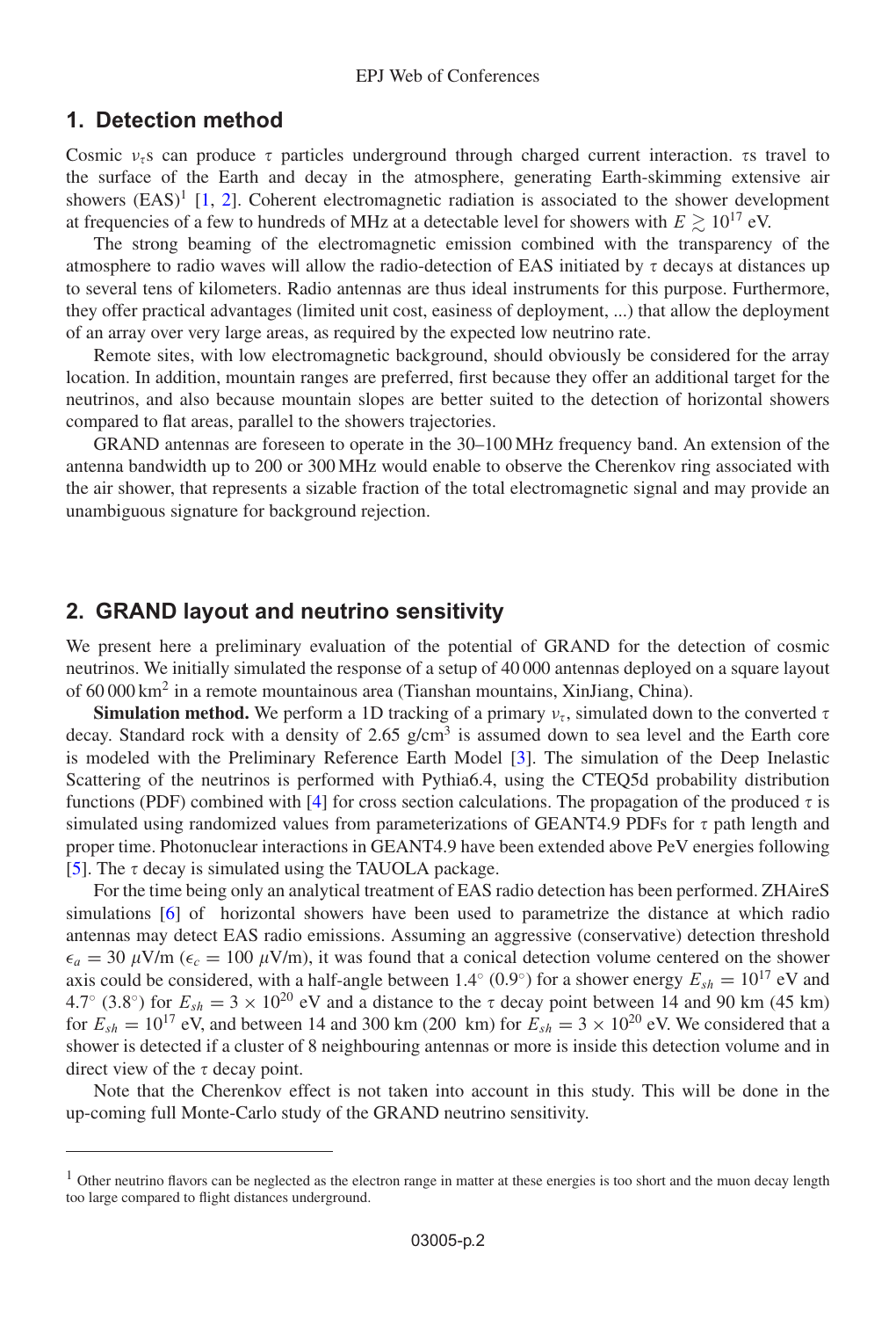<span id="page-4-0"></span>

**Figure 1.** Left: effective area of the 60 000 km<sup>2</sup> simulated set-up averaged over azimuth angle  $\phi$  as a function of zenith angle  $\theta$  for various initial  $v_{\tau}$  energies (plain line:  $10^{17.5}$  eV, dashed:  $10^{18.5}$  eV, dash-dotted:  $10^{19.5}$  eV, dotted:10<sup>20.5</sup> eV). Zenith angles > 90° correspond here to down-going trajectories. Right: differential sensitivity limit of the  $60\,000\ \text{km}^2$  simulated setup (dashed line, thin: conservative, thick: aggressive), of the projected 3 times larger GRAND array (thick line), and for other instruments (thin lines), and estimated theoretical cosmogenic neutrino fluxes for one neutrino flavor [\[8](#page-5-6)].

**Results and implications.** Assuming a 3-year observation on an area of 60 000 km<sup>2</sup> with no neutrino candidate, a 90% C.L. integral limit of  $6.6 \times 10^{-10}$  ( $1.3 \times 10^{-9}$ ) GeV<sup>-1</sup> cm<sup>-2</sup> s<sup>-1</sup> can be derived for an  $E^{-2}$  neutrino flux in our aggressive (conservative) scenario.

This preliminary analysis also demonstrates that mountains constitute a sizable target for neutrinos, with ∼50% of down-going events, corresponding to neutrinos interacting inside the mountains (Fig. [1\)](#page-4-0). It also appears that specific parts of the array (large mountains slopes facing another mountain range at distances of 30–80 km) are associated with a detection rate well above the average. We thus realized that a factor of 10 improvement in sensitivity – corresponding to cosmogenic neutrinos event rates between 1 to 100 per year – may be reached with a factor 3 increase in the detector area only, provided the detector is composed of several sub-arrays of smaller size (few 10 000 km<sup>2</sup>) deployed solely on favorable sites. This is the envisioned GRAND setup.

The expected angular resolution on the arrival direction of the events detected was computed analytically following [\[7](#page-5-7)]. A mean resolution of  $0.05°$  should be achievable for a 3 ns precision on the antenna trigger timing. Energy estimation will be challenging, mainly because the  $\tau$  decay point is unknown. The very specific ground pattern of the electric field amplitude and polarization associated with ν-induced EAS should provide a very efficient tool for the discrimination of background (very inclined EAS induced by UHECRs or events of anthropic origin for example). This shall be tested on an engineering array of size  $\sim 1000 \text{ km}^2$ . This array will obviously be too small to perform a neutrino search, but cosmic rays should be detected above  $10^{18}$  eV. Their reconstructed properties will enable us to validate this stage, if found to be compatible with expectations.

## **3. High-energy neutrino astronomy with GRAND and other science cases**

UHECRs are likely produced in extragalactic sources, given the strength of Galactic magnetic fields and the lack of correlations with the Galactic plane. Some fraction of their energy is converted to highenergy neutrinos through the decay of charged pions produced by interactions with ambient matter and radiation. This can happen in the source environment or during the flight in the intergalactic medium (*cosmogenic* neutrinos). The range of expected cosmogenic neutrino fluxes can be calculated precisely,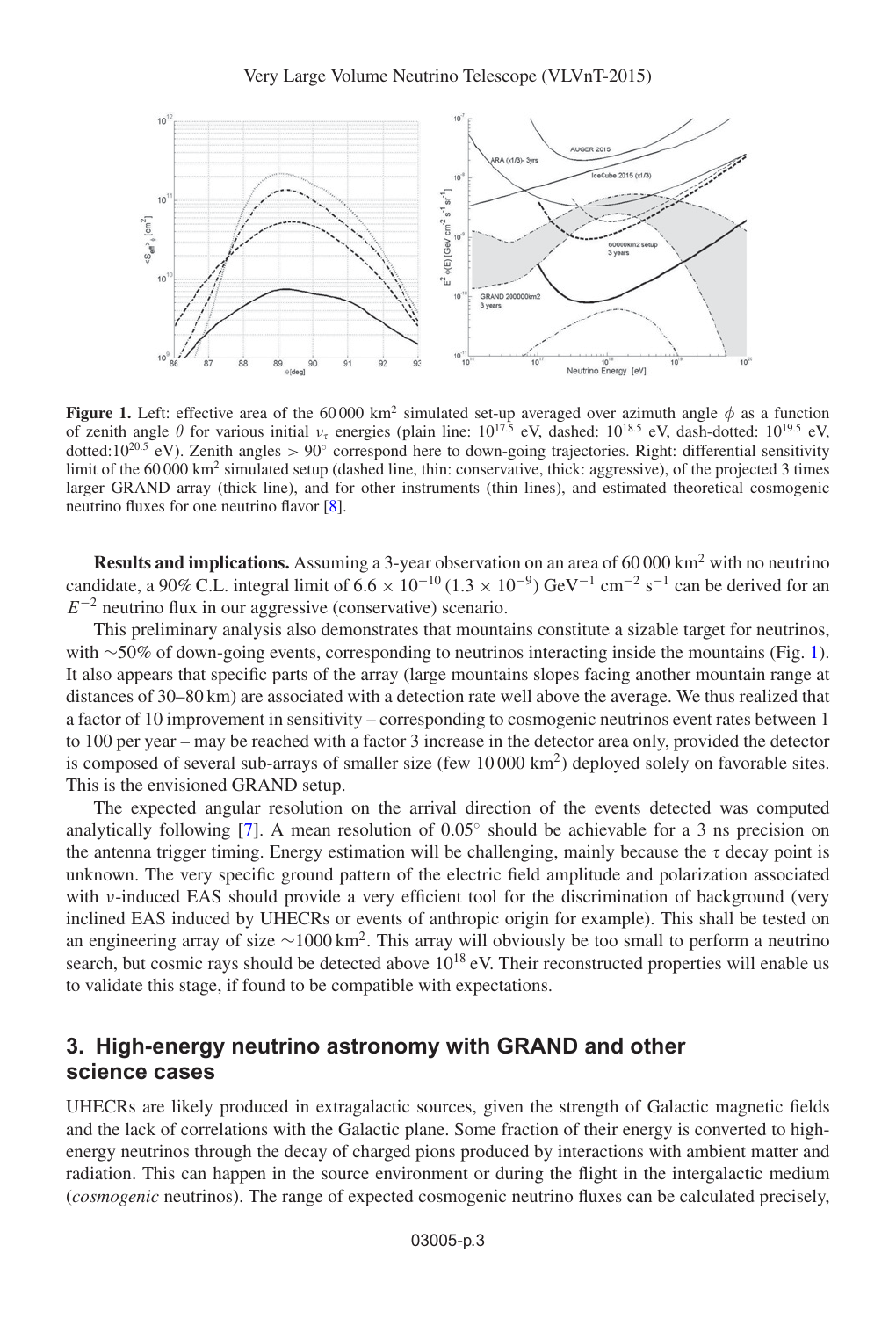and depends mostly on parameters inherent to the cosmic rays (Fig. [1\)](#page-4-0) [\[8\]](#page-5-6). The calculated level of highenergy neutrino fluxes produced at the sources depends on the modeling of the acceleration region, but robust flux estimates have recently been derived for some sources  $[9-12]$  $[9-12]$ , arguing that many scenarios can be tested with increased sensitivities.

The sensitivity of GRAND should guarantee the detection of cosmogenic EeV neutrinos. For reasonable source scenarios (Fig. [1\)](#page-4-0), GRAND aims at collecting up to 100 events per year above  $10^{17}$  eV. The ideal way to identify high-energy neutrino sources would be to observe a point source – a *transient* source is a likely candidate due to the power and density constraints from UHECR observations (e.g., [\[13\]](#page-5-10)). GRAND opens this possibility with its excellent spatial resolution.

Given its effective area, GRAND would also be the largest UHECR observatory on ground, and should provide valuable information to help resolve these puzzles if precision of reconstructed parameters is satisfactory. Determination of the UHECR composition in particular is a key issue. Detailed simulation studies will be performed to estimate performances reachable by GRAND.

The large array size and the frequency range of GRAND – if extended to 300 MHz – could be profitable for other physics goals (such as the study of the Epoch of Reionization [\[14](#page-6-0)] or the search for Fast Radio Bursts [\[15](#page-6-1)]). We are presently assessing the technical cost of pushing the detector towards these directions.

#### **4. Conclusion**

The GRAND project aims at building a next-generation neutrino telescope composed of radio antennas deployed over  $\sim 200\,000 \, \text{km}^2$ . Preliminary simulations indicate that a sensitivity guaranteeing the detection of cosmogenic neutrinos may be achievable. GRAND would also be a powerful instrument for UHECR detection at energy  $\geq 10^{19}$  eV. Work is ongoing to determine precisely the achievable scientific goals and the corresponding technical constraints.

We thank J. Alvarez-Muniz and W. Carvalho for helpful comments and discussions. The GRAND and GRANDproto projects are supported by the Institut Lagrange de Paris, the France China Particle Physics Laboratory, the Natural Science Fundation of China (Nos.11135010, 11375209) and the Chinese Ministery of Science and Technology.

#### <span id="page-5-0"></span>**References**

- [1] D. Fargion, International Cosmic Ray Conference **2**, 396 (1999), astro-ph/9906450
- [2] X. Bertou, et al, Astroparticle Physics **17**, 183 (2002), astro-ph/0104452
- <span id="page-5-3"></span><span id="page-5-2"></span><span id="page-5-1"></span>[3] A. Dziewonski, D. Anderson, Physics of the Earth and Planetary Interiors **25**(4), 297 (1981)
- [4] R. Gandhi, C. Quigg, M.H. Reno, I. Sarcevic, Phys. Rev. D **58**(9), 093009 (1998), hep-ph/9807264
- [5] S. Dutta, et al., European Physical Journal C **18**, 405 (2000), hep-ph/9905475
- <span id="page-5-7"></span><span id="page-5-5"></span><span id="page-5-4"></span>[6] J. Alvarez-Muniz, W.R. Carvalho, Jr., E. Zas, Astropart. Phys. **35**, 325 (2012), 1107.1189
- [7] D. Ardouin et al., Astroparticle Physics **34**, 717 (2011), 1007.4359
- <span id="page-5-6"></span>[8] K. Kotera, D. Allard, A.V. Olinto, J. Cos. and Astro. Phys. **10**, 13 (2010), 1009.1382
- [9] P. Baerwald, M. Bustamante, W. Winter, Astroparticle Physics **62**, 66 (2015), 1401.1820
- <span id="page-5-8"></span>[10] K. Murase, P. Mészáros, B. Zhang, Phys. Rev. D **79**(10), 103001 (2009), 0904.2509
- [11] K. Fang, K. Kotera, K. Murase, A.V. Olinto, Phys. Rev. D **90**(10), 103005 (2014)
- <span id="page-5-9"></span>[12] K. Murase, Y. Inoue, C.D. Dermer, Phys. Rev. D **90**(2), 023007 (2014), 1403.4089
- <span id="page-5-10"></span>[13] K. Murase, H. Takami, ApJ Letters **690**, L14 (2009), 0810.1813